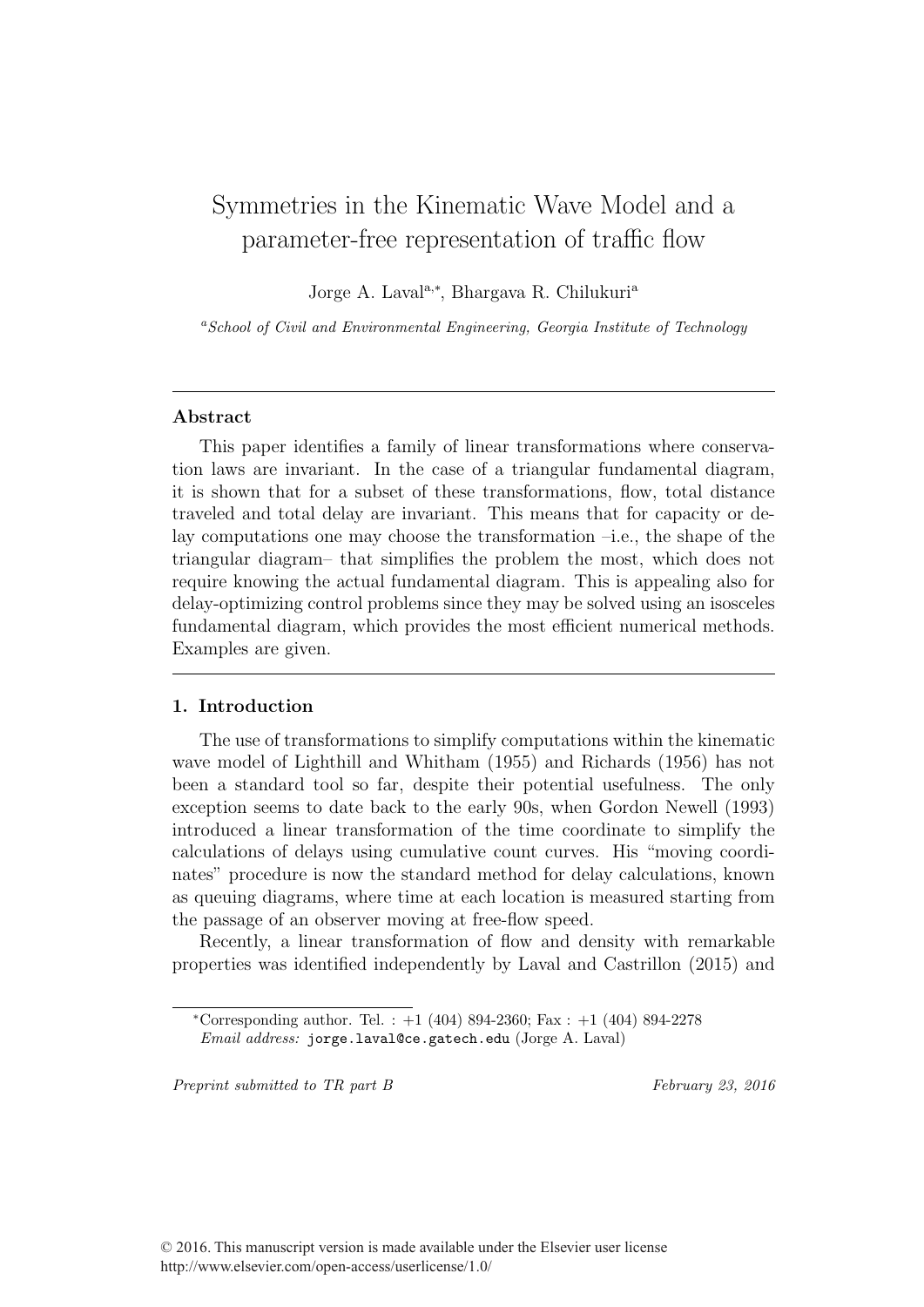Daganzo and Knoop (2015) in the context of the Macroscopic Fundamental Diagram (MFD). Laval and Castrillon (2015) showed that this transformation (i) eliminates all parameters from the kinematic wave model, that (ii) flow is invariant and therefore one may compute capacities in transformed coordinates, and that (iii) the MFD of large networks is symmetric in distribution. In addition, Daganzo and Knoop (2015) used an almost identical transformation to formulate upper and lower bounds for the MFD of pedestrianized streets.

It turns out that these three transformations are strikingly similar, yet they were conceived with very different motivations. They are so useful because by exploiting symmetries of the kinematic wave model. According to Weyl (1952), "An object is symmetrical if one can subject it to a certain operation and it appears exactly the same after the operation. The object is then said to be invariant with respect to the given operation." In the case of the kinematic wave model, we say that it is invariant with respect to the transformations analyzed here because the conservation law looks identical after applying them.

The aim of this paper is to develop a general framework to identify all linear invariant transformations of the kinematic wave model and to analyze the ones that show more promise. We show that the three transformations mentioned above are special cases of a family where flow, total distance traveled and total delay are invariant. This means that one can obtain the solution of a traffic problem using a particular fundamental diagram (FD) that turns the solution simpler to obtain. We say that this turns the kinematic wave model parameter-free because, in the case of triangular FDs, the solution to a wide range of traffic problems can be obtained using *any* triangular shape for the FD. For example, delay-optimizing control problems may be solved in transformed coordinates without the need to go back to the original coordinates, and therefore no parameters are needed.

The remainder of the paper is organized as follows. Section 2 develops the general framework, which establishes the invariance condition for conservation laws independently of the fundamental diagram. Section 3 analyzes the special case of triangular FDs and shows four transformations that exhibit appealing properties. Section 4 shows three examples that highlight the benefits of these transformations. Finally, section 5 presents a discussion.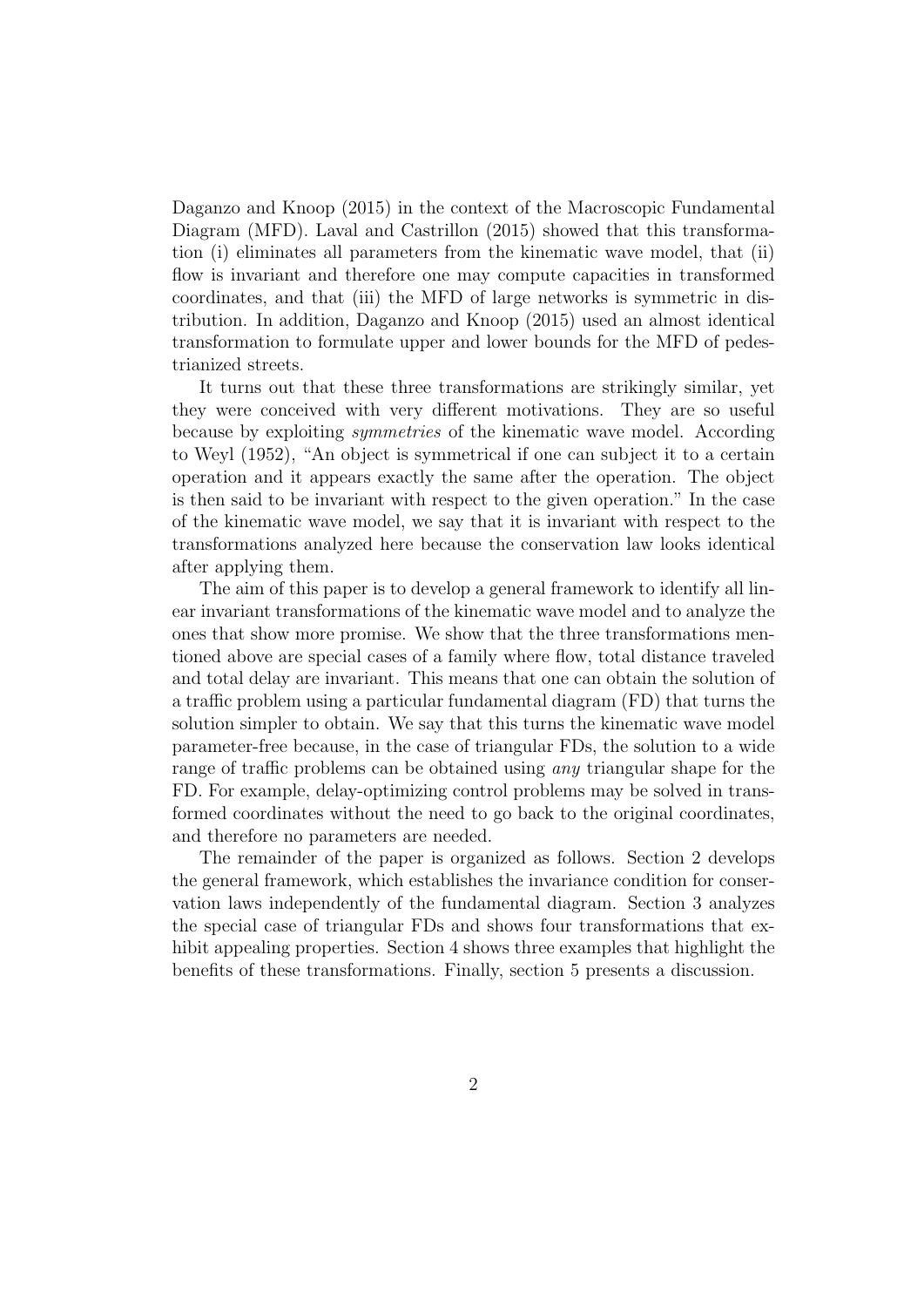# 2. General framework

In this section we present a general framework that will allow us to identify all symmetry transformations where conservation laws are invariants.

Let the coordinate transformation  $(\hat{T}, \hat{X})$  map the original (primal) time and space coordinates  $(t, x)$  into transformed (dual) coordinates  $(\hat{t}, \hat{x})$ , and the state transformation  $(\hat{K}, \hat{Q})$  map the primal density,  $k(t, x)$ , and flow,  $q(t, x)$ , state variables  $(k, q)$  into dual state variables  $(\hat{k}, \hat{q})$ ; i.e.:

$$
(\hat{t}, \hat{x}) = (\hat{T}(t, x), \hat{X}(t, x))
$$
 and  $(\hat{k}, \hat{q}) = (\hat{K}(k, q), \hat{Q}(k, q)).$  (1)

These transformations are assumed invertible, so that there are maps  $(T, X)$ and  $(K, Q)$  that satisfy:

$$
(t, x) = (T(\hat{t}, \hat{x}), X(\hat{t}, \hat{x}))
$$
 and  $(k, q) = (K(\hat{k}, \hat{q}), Q(\hat{k}, \hat{q})).$  (2)

A conservation law is said to be invariant under transformation group (1) if:

$$
\hat{k}_{\hat{t}} + \hat{q}_{\hat{x}} = 0 \qquad \text{when:} \tag{3a}
$$

$$
k_t + q_x = 0,\t\t(3b)
$$

where subscripts represent partial derivatives. This means that a dual solution can be mapped into a primal solution using (2).

To obtain the family of transformations that satisfy the symmetry condition (3), we note that  $\hat{k}$  can be expressed as a function of  $(\hat{t}, \hat{x})$  since  $k = K(k(T(\hat{t},\hat{x}), X(\hat{t},\hat{x})), q(T(\hat{t},\hat{x}), X(\hat{t},\hat{x}))$ ; similarly for  $\hat{q}$ . It can be shown that, by repeated use of the chain rule, the conservation law in transformed coordinates can be expressed as:

$$
\hat{k}_{\hat{t}} + \hat{q}_{\hat{x}} = (T_{\hat{t}}\hat{K}_k + T_{\hat{x}}\hat{Q}_k)k_t + (X_{\hat{t}}\hat{K}_k + X_{\hat{x}}\hat{Q}_k)k_x + (T_{\hat{t}}\hat{K}_q + T_{\hat{x}}\hat{Q}_q)q_t + (X_{\hat{t}}\hat{K}_q + X_{\hat{x}}\hat{Q}_q)q_x.
$$
\n(4a)

The key observation here is that if:

$$
T_{\hat{t}}\hat{K}_q + T_{\hat{x}}\hat{Q}_q = 0, \qquad X_{\hat{t}}\hat{K}_k + X_{\hat{x}}\hat{Q}_k = 0,
$$
\n(5a)

$$
T_{\hat{t}}\hat{K}_k + T_{\hat{x}}\hat{Q}_k = 1, \qquad X_{\hat{t}}\hat{K}_q + X_{\hat{x}}\hat{Q}_q = 1,\tag{5b}
$$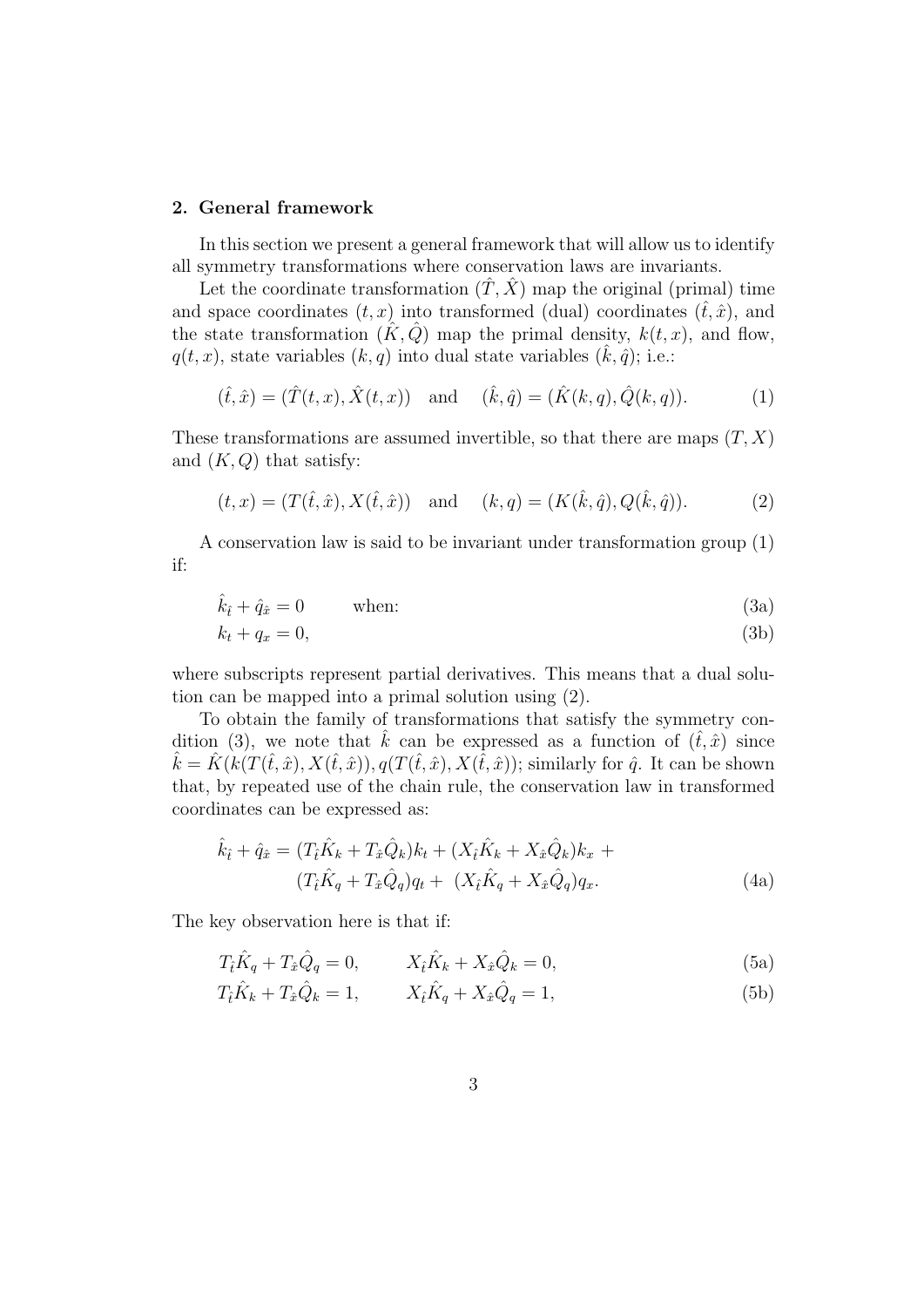then  $(3b)$  is satisfied.<sup>1</sup> The system of equations  $(5)$  is underspecified and therefore has infinite solutions. Fixing  $(\hat{K}, \hat{Q})$  gives a unique solution for  $(T, X)$ , and vice versa; e.g.:

$$
T_{\hat{t}} = \hat{Q}_q / J, \qquad T_{\hat{x}} = -\hat{K}_q / J, \qquad X_{\hat{t}} = -\hat{Q}_k / J, \qquad X_{\hat{x}} = \hat{K}_k / J, \quad (6)
$$

where  $J = \hat{K}_k \hat{Q}_q - \hat{K}_q \hat{Q}_k$ . For the problem to be meaningful we must have:

$$
J \neq 0.\tag{7}
$$

Transformation  $(T, X)$  can then be obtained by integrating  $(6)$ . Notice that first-order transformations are the only ones allowed by our formulation. Otherwise, we would have e.g. coordinate transformations that depend on the state variables, e.g.  $\hat{T} = \hat{T}(t, x, k, q)$ , which are out of the scope of this paper.

# 2.1. First-order transformations

First-order transformations are obtained by setting constant all state transformation derivatives. Let  $a_1, a_2, b_1, b_2$  be real numbers such that  $\hat{K}_k =$  $a_1, \hat{K}_q = a_2, \hat{Q}_k = b_1, \hat{Q}_q = b_2$ . Integration of these quantities and of (6) becomes straightforward and gives:

$$
\hat{K}(k,q) = a_1k + a_2q \qquad \Leftrightarrow \qquad T(\hat{t},\hat{x}) = b_2'\hat{t} - a_2'\hat{x}, \tag{8a}
$$

$$
\hat{Q}(k,q) = b_1k + b_2q \qquad \Leftrightarrow \qquad X(\hat{t},\hat{x}) = -b'_1\hat{t} + a'_1\hat{x}, \tag{8b}
$$

where  $a'_i = a_i/J$ ,  $b'_i = b_i/J$ ,  $J = a_1b_2 - a_2b_1$  and where all constants of integration have been set to zero for simplicity. The remaining transformations can be obtained by inversion; e.g., solving for  $(\hat{t}, \hat{x})$  in the system  $\{t = T(\hat{t}, \hat{x}), x = X(\hat{t}, \hat{x})\}\$ gives  $(\hat{T}, \hat{X})$ ; similarly for  $(K, Q)$ . Interestingly, this can be expressed as:

$$
K(\hat{k}, \hat{q}) = T(\hat{k}, \hat{q}), \qquad \hat{T}(t, x) = \hat{K}(t, x), \qquad (9a)
$$

$$
Q(\hat{k}, \hat{q}) = X(\hat{k}, \hat{q}), \qquad \hat{X}(t, x) = \hat{Q}(t, x).
$$
 (9b)

This means that inversion, as defined above, and solving (5) are mathematically equivalent in the case of linear transformations.

<sup>&</sup>lt;sup>1</sup>Condition (5b) could be generalized to  $T_{\hat{t}}\hat{K}_k + T_{\hat{x}}\hat{Q}_k = X_{\hat{t}}\hat{K}_q + X_{\hat{x}}\hat{Q}_q$ , in which case all terms in (6) would have to be multiplied by an arbitrary nonzero constant.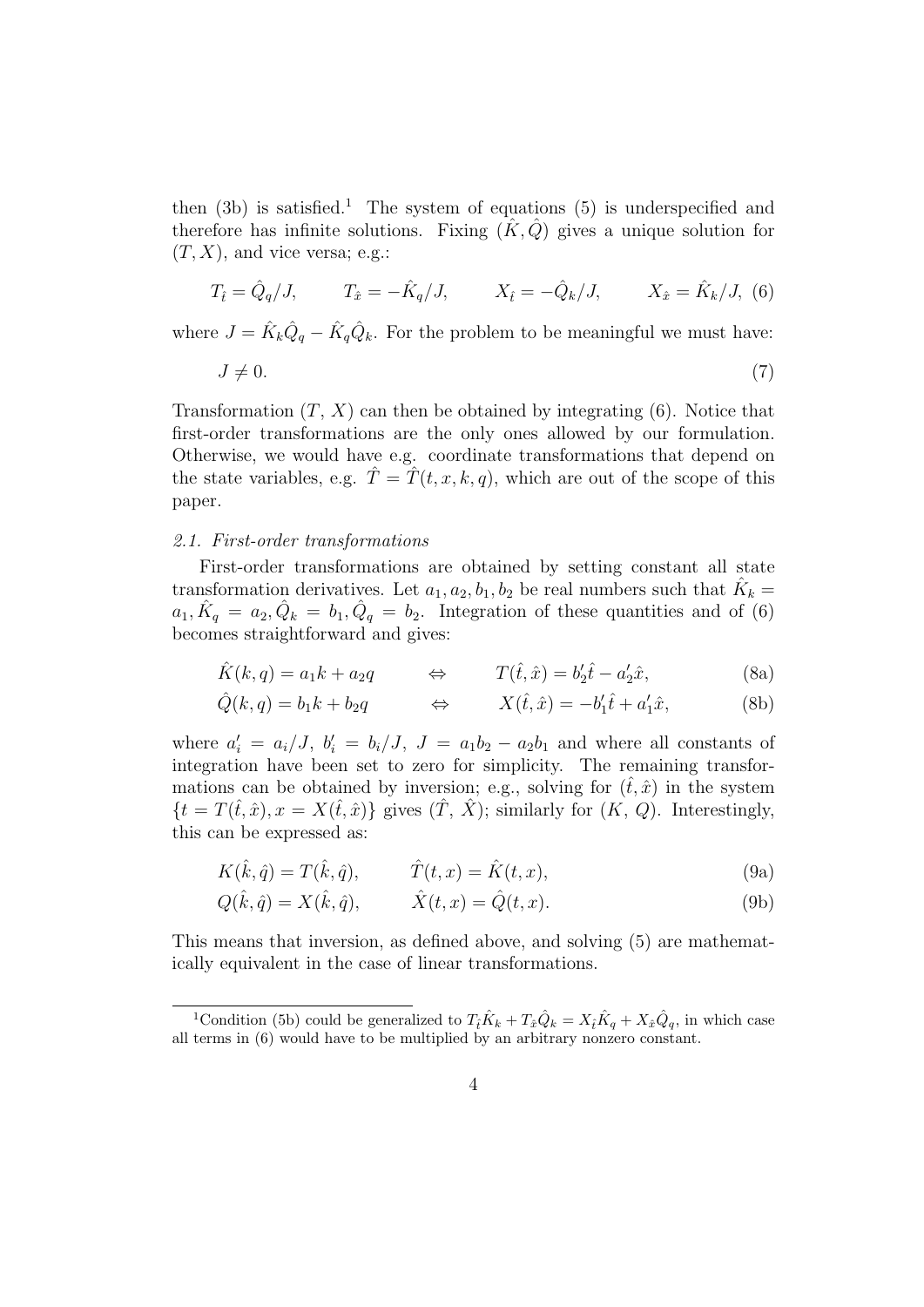Note that the coefficients  $a_1, a_2, b_1, b_2$  should not be interpreted as parameters but as arbitrary real numbers. This is true because all these transformations have the invariance property, and therefore can be mapped back to the same primal solution, which is independent of these coefficients. The parameters in our formulation are those introduced by the FD.

#### 2.2. Measures of performance

Let  $\Psi \equiv \int_A k(t, x) dA$  and  $\Phi \equiv \int_A q(t, x) dA$  be the total time traveled and total distance traveled, respectively, over a time-space region A; analogously let  $\hat{\Psi} \equiv \int \hat{k}(\hat{t},\hat{x}) d\hat{A}$  and  $\hat{\Phi} \equiv \int \hat{q}(\hat{t},\hat{x}) d\hat{A}$ , with the understanding that  $\hat{A}$  is the image of A under the transformation group. We have:

$$
\Psi = \int_{A} K[\hat{k}(\hat{T}(t,x), \hat{X}(t,x)), \hat{q}(\hat{T}(t,x), \hat{X}(t,x))] dA \qquad (10a)
$$

$$
= \int K[\hat{k}(\hat{t}, \hat{x}), \hat{q}(\hat{t}, \hat{x})] d\hat{A}/|J|
$$
\n(10b)

$$
= K(\hat{\Psi}, \hat{\Phi})/|J|.
$$
 (total time traveled) (10c)

Notice that the change of variables (1) used in (10b) implies that  $dA = d\hat{A}/|J|$ , and that the last equality holds due to the linearity of  $K$ . Similarly,

$$
\Phi = Q(\hat{\Psi}, \hat{\Phi})/|J|.
$$
 (total distance traveled) (11)

This result establishes that the total time traveled and total distance traveled follow the same transformation  $(8)$  up to the factor  $1/|J|$ .

The total delay in area  $A, \Delta$ , can be computed as  $\Psi - \Psi^0$ , where the superscript "0" indicates free-flow conditions. We have:

$$
\Delta|J| = (b'_2 \hat{\Psi} - a'_2 \hat{\Phi}) - (b'_2 \hat{\Psi}^0 - a'_2 \hat{\Phi}^0)
$$
\n(12a)

$$
=b_2'(\hat{\Psi} - \hat{\Psi}^0) - a_2'(\hat{\Phi} - \hat{\Phi}^0)
$$
\n(12b)

$$
= b'_2 \hat{\Delta} - a'_2 (\hat{\Phi} - \hat{\Phi}^0) \qquad \text{(total delay in general)} \tag{12c}
$$

$$
= b_2' \hat{\Delta}.
$$
 (total delay if system empties) (12d)

where the last equality follows since total distance traveled is a constant provided one waits until the system empties, or equivalently, the area A includes all congestion regions in the problem.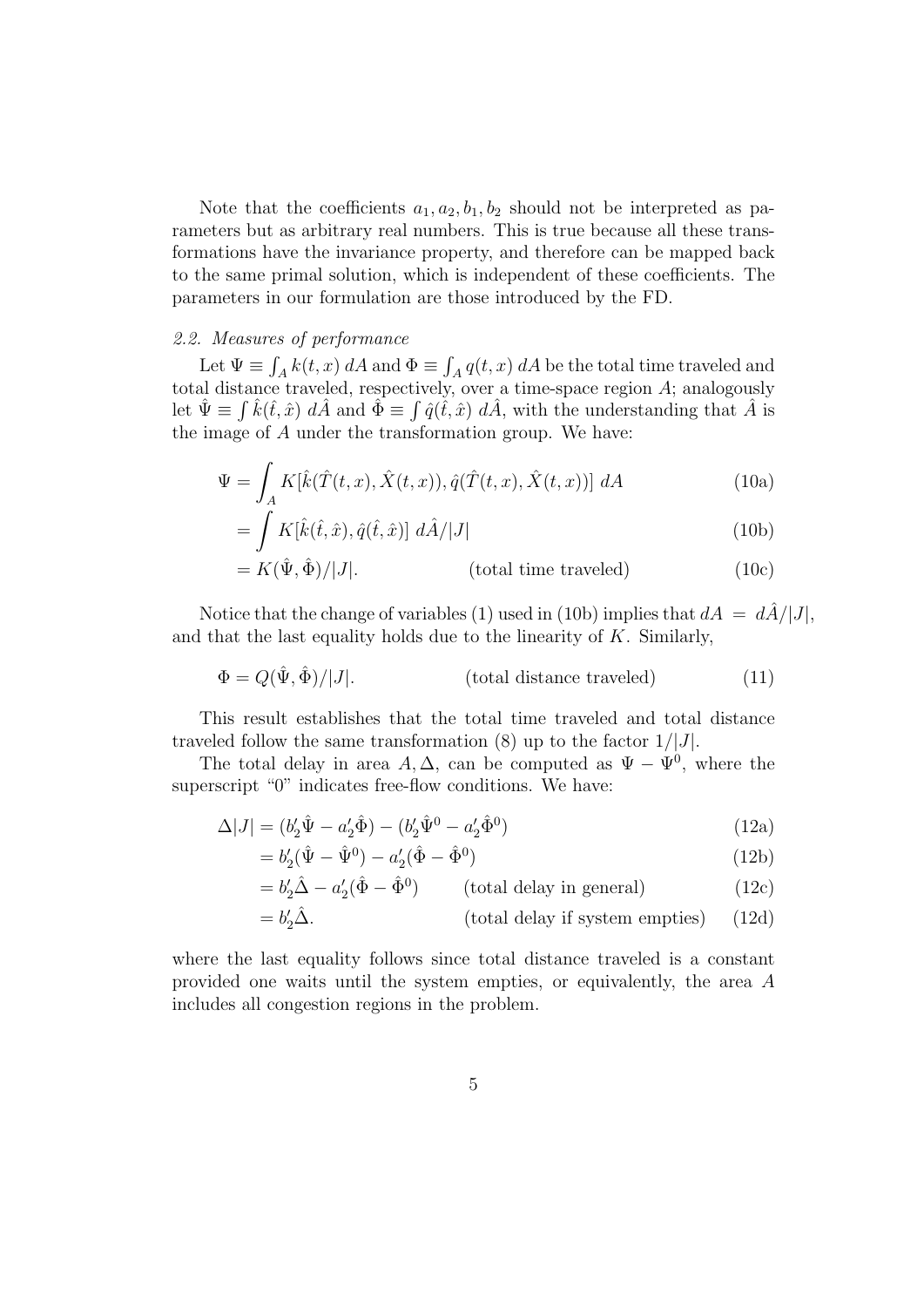By letting the symbol A also denote its area, Edie's (Edie, 1965) average density, flow and pace in  $A, k_A, q_A$  and  $v_A$ , respectively, are given by:

$$
k_A \equiv \frac{\Psi}{A} = \frac{K(\hat{\Psi}, \hat{\Phi})}{A|J|} = K(\hat{k}_{\hat{A}}, \hat{q}_{\hat{A}}),
$$
\n(13a)

$$
q_A \equiv \frac{\Phi}{A} = \frac{Q(\hat{\Psi}, \hat{\Phi})}{A|J|} = Q(\hat{k}_{\hat{A}}, \hat{q}_{\hat{A}}),\tag{13b}
$$

$$
v_A \equiv \frac{k_A}{q_A} = \frac{\Psi}{\Phi} = \frac{K(\hat{\Psi}, \hat{\Phi})}{Q(\hat{\Psi}, \hat{\Phi})},\tag{13c}
$$

where we used  $A|J| = \hat{A}$  and the linearity of K and Q. This result is as expected, and it means that average traffic flow variables are subject to the same transformations.

#### 3. Parameter-free transformations in the kinematic wave model

The kinematic wave model is the conservation equation (3b) supplemented with the FD:

$$
q = F(k),\tag{14}
$$

which is assumed triangular. It may be defined with a single parameter, as shown in Newell (1993), by measuring flow and density in units of capacity and jam density, respectively. Let the single parameter be  $\kappa$ , the critical density, and the free-flow pace, u, and wave pace, w, become  $u = \kappa$  and  $w = 1 - \kappa$ , respectively. The FD in dual coordinates,  $\hat{F}(\hat{k})$ , can be obtained by solving the implicit equation  $\hat{q} = \hat{Q}(K(\hat{k}, \hat{q}), F(K(\hat{k}, \hat{q})))$  for  $\hat{q}$ , which gives:

$$
\hat{F}(\hat{k}) = \begin{cases}\n(b_1\kappa + b_2)\,\hat{k}/(a_1\kappa + a_2) & \text{if } \hat{k} < \hat{\kappa} \\
(c(\kappa - 1)k' + k')\,\hat{k} - 1) / (a'(\kappa - 1) + a') & \text{if } \hat{k} > \hat{\kappa}\n\end{cases}
$$
\n(15a)

$$
F(\kappa) = \left( \left( (\kappa - 1)b_1' + b_2' \right) \hat{k} - 1 \right) / \left( a_1'(\kappa - 1) + a_2' \right) \quad \text{if } \hat{k} \ge \hat{\kappa} \tag{15a}
$$

$$
\hat{\kappa} = a_2 + a_1 \kappa \tag{15b}
$$

where  $\hat{\kappa}$  is the dual critical density. It is clear that (15) depends on  $\kappa$ , but this dependency can be eliminated by suitable choices of coefficients  $a_1, a_2, b_1, b_2$ . So far, the only restriction for these coefficients is (7). Now, we add two additional restrictions to ensure that the dual FD be triangular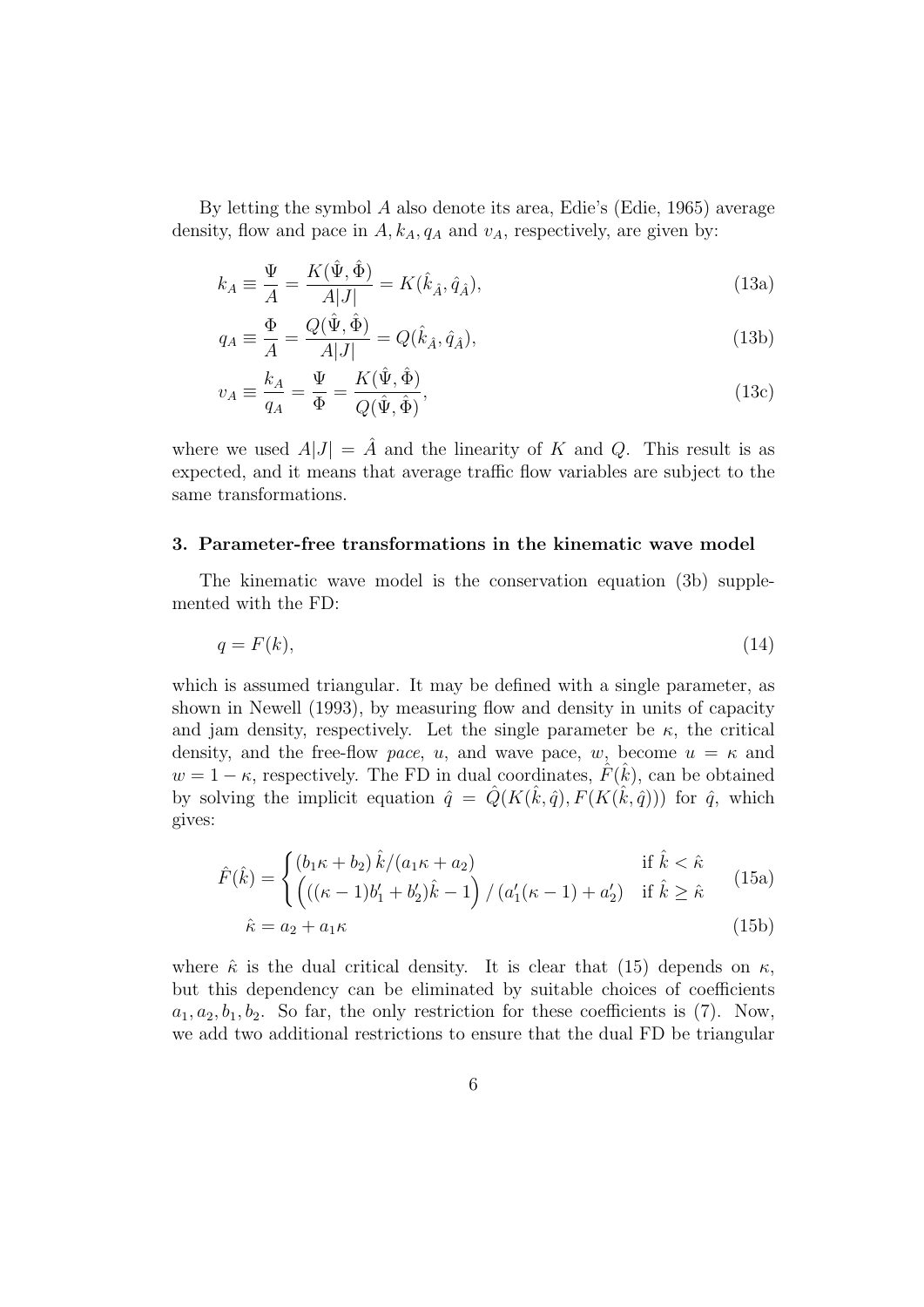and parameter-free: (i) that the dual flow at jam density  $\hat{Q}(1,0) = b_1$  be zero, in which case the dual capacity becomes  $\hat{c} \equiv \hat{Q}(\kappa, 1) = b_2$ ; and (ii) that the dual free-flow pace and wave pace in (15) be constants  $\hat{u} \geq 0$  and  $\hat{w} \geq 0$  independent of  $\kappa$ . Restriction (ii) can be accommodated by solving the system  ${b_2/(a_2 + a_1\kappa) = 1/\hat{u}, b_2/(a_2 + a_1(\kappa - 1)) = 1/\hat{w}}$ , obtaining  $a_1 = (\hat{u} + \hat{w})\hat{c}$  and  $a_2 = (\hat{u} - (\hat{u} + \hat{w})\hat{\kappa})\hat{c}$ . Finally, and without loss of generality, we set  $\hat{c} \equiv 1$ , which implies  $\hat{u} = \hat{\kappa}$  and  $\hat{w} = (1-\hat{\kappa})$ . It follows that the family of all parameter-free transformations can be obtained by setting:

$$
a_1 = 1, \qquad a_2 = \hat{\kappa} - \kappa, \qquad b_1 = 0, \qquad b_2 = 1. \tag{16}
$$

or, equivalently:

$$
k = \hat{k} - (\hat{\kappa} - \kappa)\hat{q}, \qquad q = \hat{q}, \qquad v = \hat{v} - (\hat{\kappa} - \kappa) \tag{17a}
$$

$$
t = \hat{t} - (\hat{\kappa} - \kappa)\hat{x}, \qquad x = \hat{x}, \tag{17b}
$$

where we have used (16), (8), (9) and the definition of pace  $v = k/q$ . It can be seen that the flow and the position remain invariant, but time and density are not. Time becomes asynchronous, i.e. clocks at each location are set to zero upon the passage of a moving observer traveling at pace  $(\hat{\kappa} - \kappa)$ , and the density is measured relative to a line of slope  $1/(\hat{\kappa} - \kappa)$ , rather than relative to a vertical line as customary. It is worth recalling that  $\hat{\kappa}$  should not be interpreted as parameters but as arbitrary positive real numbers, for the same reasons elaborated for  $a_1, a_2, b_1, b_2$  at the end of section 2.1.

Notice that  $J = 1$  and thus the area of A and  $\hat{A}$  are identical. According to (10c), (11) and (12d) assuming the system empties, the total time traveled, total distance traveled and total delay are given by:

$$
\Psi = \hat{\Psi} - (\hat{\kappa} - \kappa)\hat{\Phi}, \qquad \Phi = \hat{\Phi}, \qquad \Delta = \hat{\Delta}
$$
 (18)

It follows from (17a) and (18) that flows, total distance traveled and total delay are all invariant. The equation for the total travel time in (18) can be divided by Φ, combined with (13c) and rearranged to obtain:

$$
v_A - \kappa = \hat{v}_{\hat{A}} - \hat{\kappa},\tag{19}
$$

which is identical to the pace in  $(17a)$ . This means that the average travel time (per unit distance) in excess of the free-flow travel time is also invariant. Again, if the system empties this quantity would correspond to the average delay.

As shown next, all transformations existing in the traffic flow literature are obtained by varying  $\hat{\kappa}$ .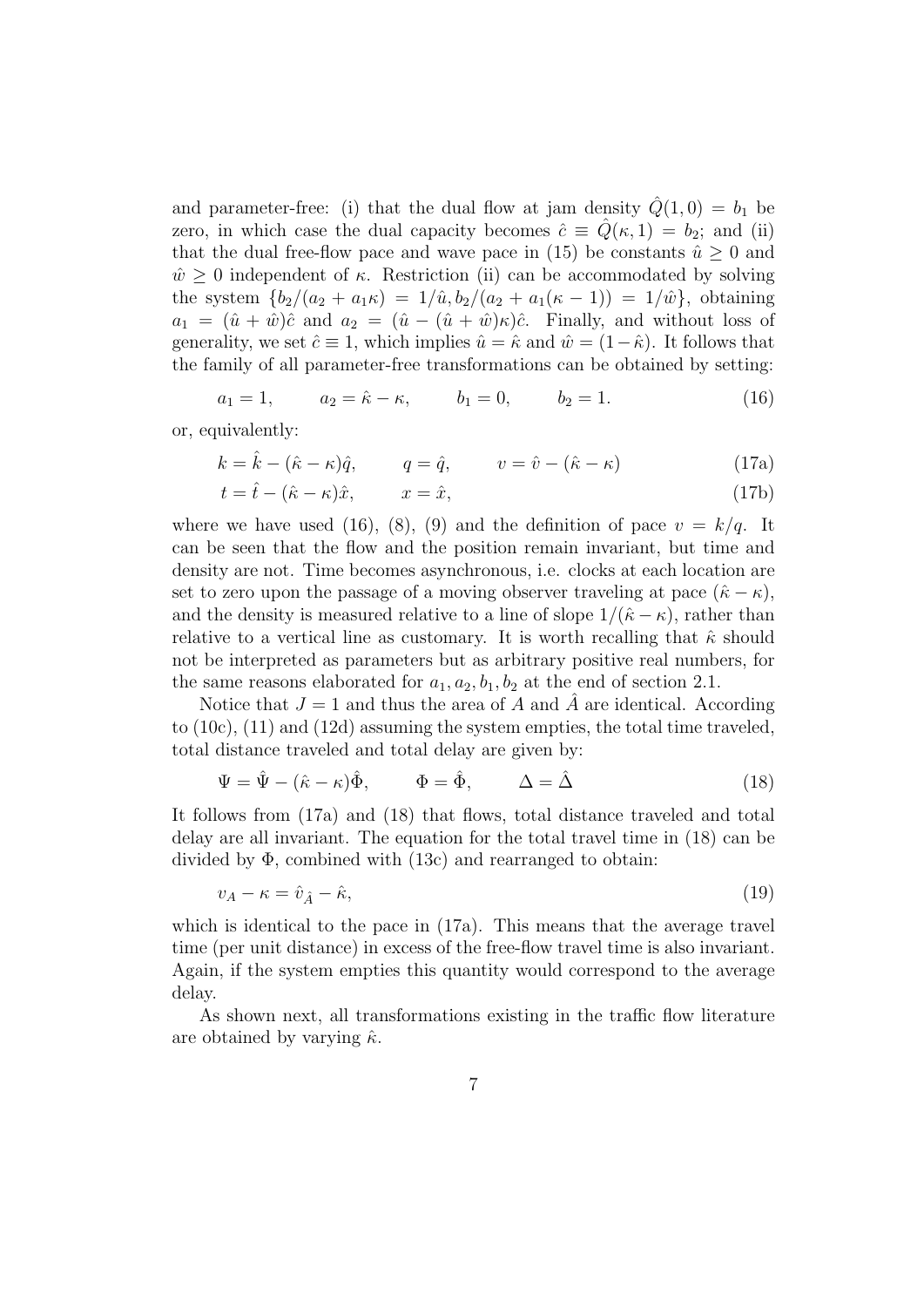#### 3.1. Newell's transformation

Newell's transformation (Newell, 1993, p. 292) is obtained by setting  $\hat{\kappa} = 0$ , and produces the dual FD shown in Fig. 1a, which exhibits an infinite free-flow speed. This means that in free-flow conditions vehicles travel infinitely fast and that in congestion their travel time equals their delay. The geometrical interpretation of this transformation has become the standard method for calculating delays when arrival and departure curves are known; i.e. shift the arrival curve to the right by the free-flow trip time between the two locations and the area between the two becomes the total delay.

The mirror image of Newell's transformation, which has not appeared in the literature to the best of our knowledge, is obtained by setting  $\hat{\kappa} = 1$ ; see Fig. 1b. Here the wave speed is infinite, which means that under congestion waves travel infinitely fast upstream. The geometrical interpretation here is that when the departure curve is under congestion it can be shifted vertically upwards by the jam accumulation between the two locations.

#### 3.2. Isosceles transformation

From a practical perspective, isosceles FDs are very convenient, especially when it comes to numerical solution methods. Within our framework, it simply means that  $\hat{\kappa} = 1/2$ , and this corresponds to the transformation in Daganzo and Knoop (2015).

#### 3.3. Isosceles transformation with offset

The transformation in Laval and Castrillon (2015) adds an offset to the density, i.e.:

$$
k = \hat{k} - (\hat{\kappa} - \kappa)\hat{q} - 1/2\tag{20}
$$

which is possible since constant terms correspond to integration constants in our framework, which do not alter the invariance property of the transformations, as noted below eqn. (9). The advantage of this transformation is that it is the only one where the passing rate of forward and backward wave speed are identical and equal to 1. As shown in Laval and Castrillon (2015) this simplifies variational theory significantly.

In this case  $\hat{v} = \hat{q}/(\hat{k} + 1/2)$  and therefore  $v = \hat{v} - (\hat{\kappa} - \kappa)$  still applies. The only difference is that  $-a_3b_2\hat{A} = \hat{A}/2$  should be added to the total travel time, but total distance traveled and total delay remain unchanged:

$$
\Psi_A = \hat{\Psi} - (\hat{\kappa} - \kappa)\hat{\Phi} + \hat{A}/2, \qquad \Phi = \hat{\Phi}, \qquad \Delta = \hat{\Delta}.
$$
 (21)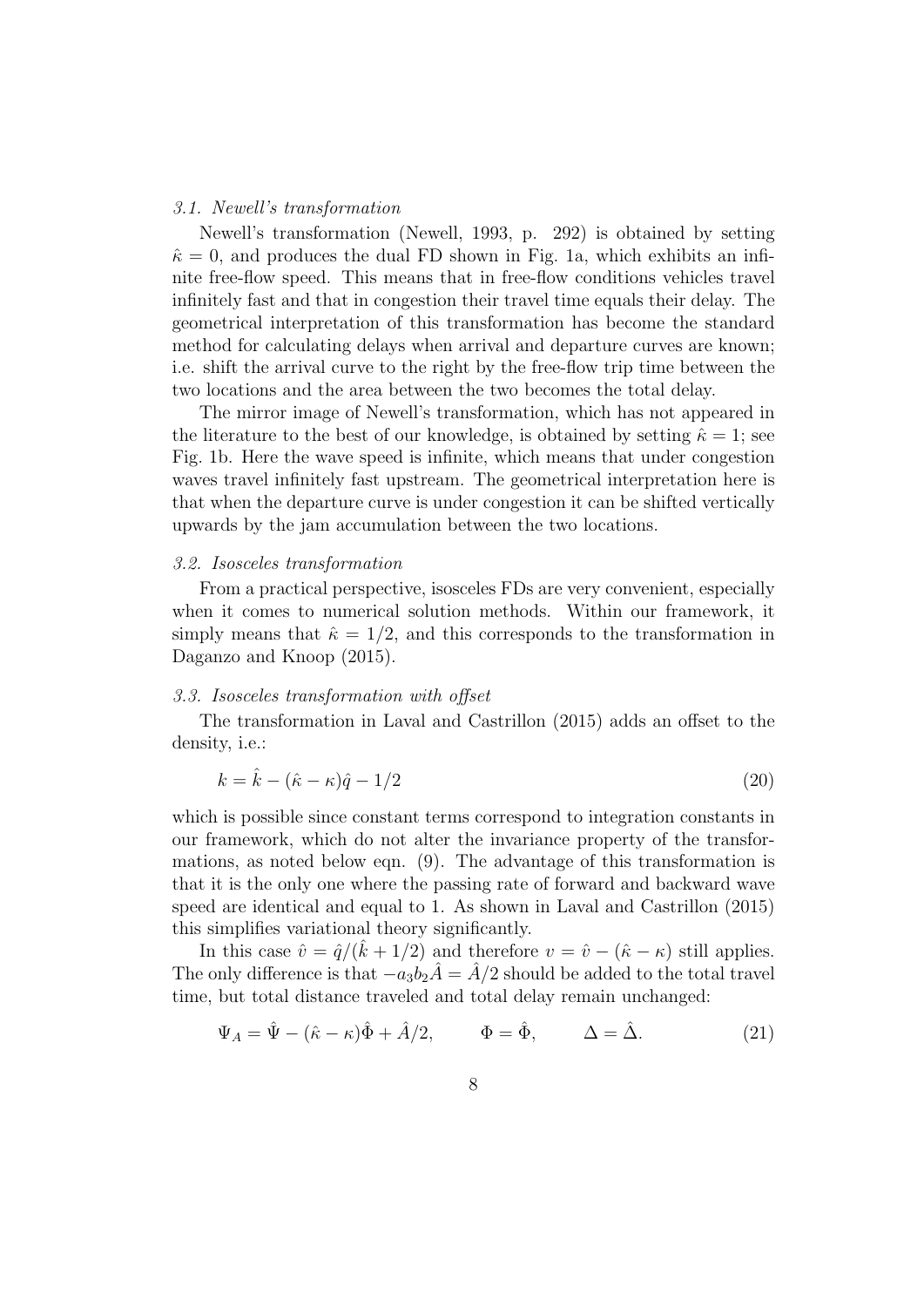#### 4. Examples

In this section we show three examples that illustrate the main concepts introduced in this paper. In all cases we solve a traffic problem both in primal and dual coordinates to show that the measures of performance are related according to the theory proposed here.

#### 4.1. A single bottleneck

Consider an uncongested freeway with a constant flow  $\lambda$  when a bottleneck of capacity  $\mu < 1$  appears for a duration  $\tau$ . Fig. 1 presents the standard kinematic waves solution of the problem in the flow-density plane (first column) and the time-space plane (second column) using Newell's transformation (first row), Newell's mirror image transformation (second row) and the isosceles transformation (third row). The solution with a general triangular FD has been overlaid to each row using dashed lines. It can be seen that the maximum queue length (2.5 length units) and the duration of congestion at each location (3.5 time units at  $x=0$ ) are identical in all figures, which explains why delays are invariant. Formally, based on this figure it can be shown that:

$$
\Psi = A/2 - (1/2 - \kappa)A\lambda, \qquad \Phi = A\lambda \tag{22a}
$$

$$
\Delta = (1 - \lambda)A/2, \quad \text{where} \quad A = \frac{(1 - \mu)(\lambda - \mu)\tau^2}{(1 - \lambda)^2} \tag{22b}
$$

which applies to both primal and dual coordinates; for dual coordinates one has to "put a hat" on all relevant variables. Notice that area A (as defined in the last row the figure), the total distance traveled and the total delay are independent of the FD; i.e. they are invariant, as expected. For the total travel time, next we show that (18) is satisfied for all transformations.

Under Newell's transformation these measures of performance may be obtained simply by setting  $\kappa = 0$  in (22), since this defines the FD associated with Newell's transformation. This implies  $\hat{\Psi} = A/2 + \lambda A/2$ . Using this result in (18) we get  $\Psi = A/2 + \lambda A/2 - (1 - \kappa)A\lambda = A/2 - (1/2 - \kappa)A\lambda$ , which corresponds to (22a), as sought.

For the other transformations the procedure is similar. Under Newell's mirror image and Daganzo and Knoop (2015)'s isosceles transformations we set  $\kappa = 1$  and  $\kappa = 1/2$  in (22), respectively, and the reader can verify that (18) is satisfied too. For Laval and Castrillon (2015)'s transformation one would have to solve the problem from scratch (because (22) does not account for the density offset) to obtain  $\Psi = 0$ , which also satisfies (21).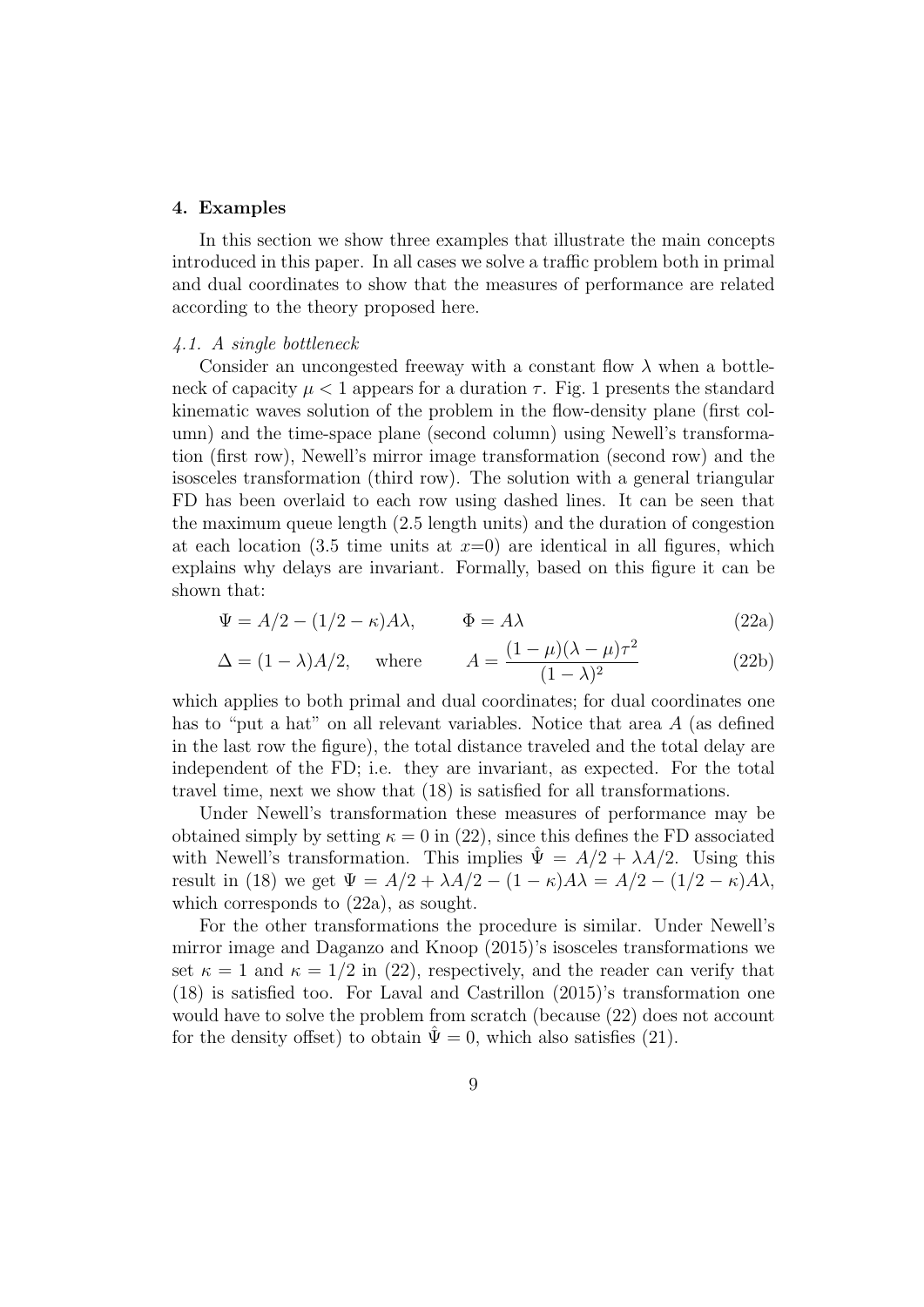#### 4.2. Random bottlenecks

This example shows that the proposed theory works also for stochastic problems, by showing that the distribution of delays are the same in primal and dual coordinates. The setting is similar to the above but now there is a stream of bottlenecks that appear randomly in space and time according to a Poisson process of rate  $f$ , in units bottlenecks/time-space. The corridor is an open system with flow entering the system at its upstream boundary and exiting the system at its downstream boundary. This scenario could be appropriate for modeling weaving sections or pedestrian crossings as in Daganzo and Knoop (2015), who also provides bounds for the resulting MFD. Here, we tackle the solution with simulation to highlight the practical usefulness of the transformations.

The traffic simulation used here gives the exact numerical solution of the kinematic wave model with a triangular FD. It can be categorized as a mesoscopic car-following model where each trajectory represents a group of vehicles, and is described in Laval and Leclercq (2013).

All the primal experiments in this section correspond to an initial and boundary value problem (IBVP). The boundary value is the flow  $\lambda$  entering the road segment and the initial density is  $k_0 = \lambda \kappa$ . We use  $\kappa = 1/7$  for the primal FD, and  $\hat{\kappa} = 1/2$  for the dual (isosceles) FD. Notice that homogeneous Poisson processes remain invariant since our transformations conserve areas. Next, we analyze two scenarios that highlight different aspects of the transformation.

Scenario 1 helps understand better why these transformations work; see Fig. 2: we (i) start with a given set of initial and boundary conditions, and bottleneck realizations for the primal problem (left), (ii) perform their transformation to obtain boundary and bottleneck data for the dual problem (right), and finally (iii) run the simulation in both cases to obtain the simulated trajectories shown in the figures. Notice that the dual problem is no longer an IBVP since the initial data in the primal changed to data along the moving observer line in the dual. This can be seen by the bold circles in the figure, which represent initial vehicle positions in the primal problem, and which map to the corresponding circles in the right column. The difference between the top and bottom rows of the figure is in the number of bottlenecks and in the number of vehicles that a trajectory represents in the dual problem (1 and 2, respectively). The boundary flow drops to zero after a prescribed time and the simulation ends when the last entering vehicle exits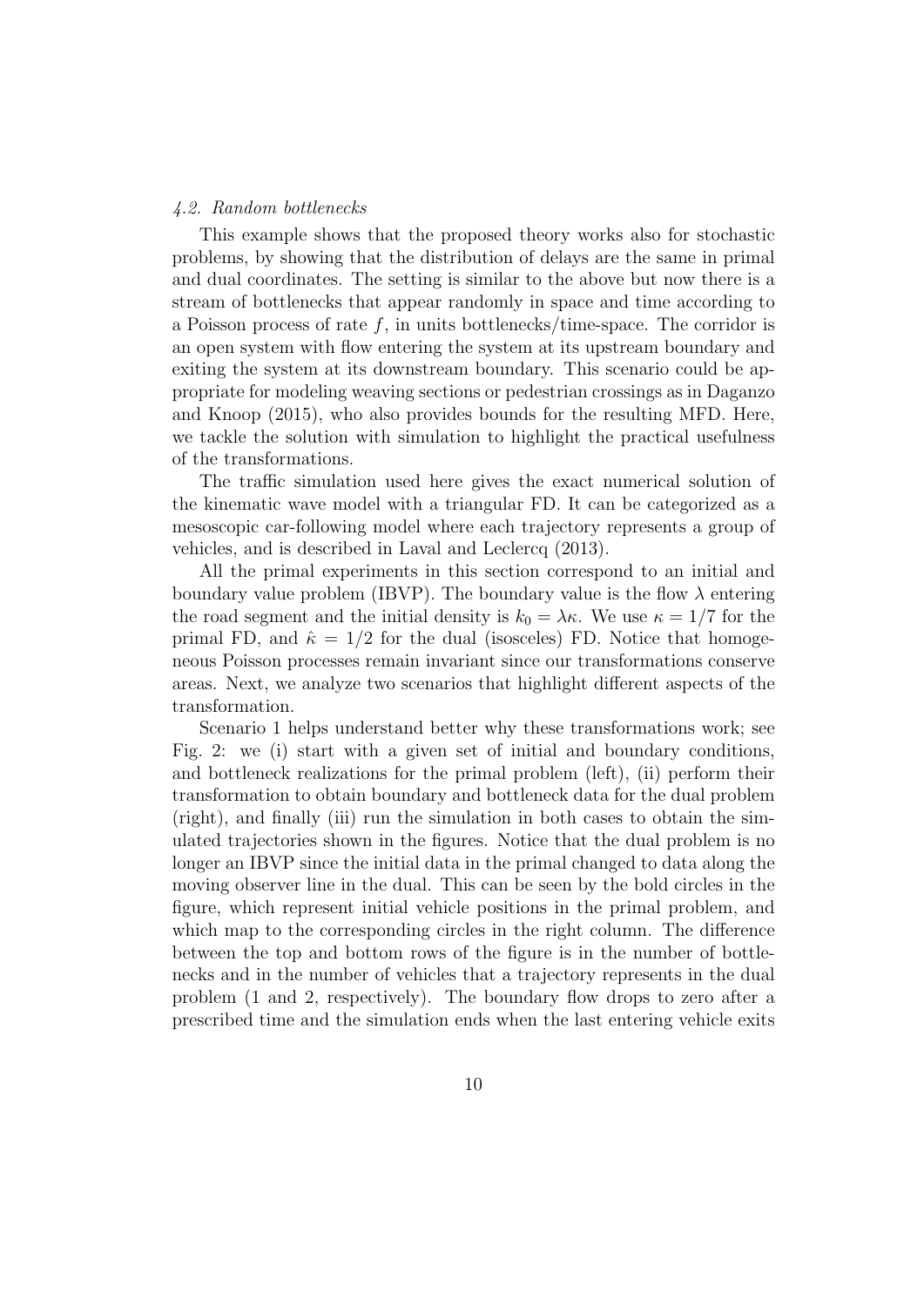the segment. The areas A and  $\hat{A}$  correspond to the unshaded areas in the figures.

Comparing the left and right columns it can be seen that the distance traveled by each vehicle, the delay of each vehicle, and bottleneck queue lengths are all identical, as expected. That delays are the same can also be explained by noting that at a fixed location, time intervals are invariant in our transformations. The time traveled by each vehicle are not, also as expected from the theory; from the figure it can be seen that the reason is in the difference in the time spent at free-flow speed  $(\hat{\kappa} - \kappa)$  per unit distance), since we already noted that at a fixed location time intervals, i.e. delays in this case, are invariant.

Scenario 2 relaxes the exact correspondence between primal and dual simulation settings; see Fig. 3. This scenario highlights the practical usefulness of the proposed transformations by simulating an IBVP for both the primal and the dual problems, and showing that outputs are still as predicted by the theory. In this scenario, the dual initial conditions are the transformed primal ones, as before, but now we stop the simulation at a prescribed time in both cases. This means that  $A = \overline{A}$ , and they correspond to the entire time-space region being simulated; i.e. they are not the transformation of each other. Similarly, dual bottlenecks are a realization independent from the primal bottlenecks. As can be seen in the figure the primal and dual simulation output seem very different. But the measures of performances are as predicted by the theory. To see this, Fig. 4 presents box-whiskers plots for the total delay  $\Delta$  across 30 repetitions of this experiment, and for different values of f and  $\lambda$ . Since the system is not emptied, we show the primal total delay using two methods: (i) directly from the simulation, in orange and (ii) using  $(12c)$ , in blue. It can be seen that all intervals overlap, including the confidence intervals for the mean shown as gray rhombi, and therefore we can say that both the primal and dual problems yield statistically equivalent results.

# 4.3. Optimal ramp-metering control

This final example illustrates that traffic control problem that minimize total delays can be solve in transformed coordinates altogether, which does not require FD parameters.

The traffic flow problem considered here is identical to the one in Laval and Leclercq (2010), but now on-ramps are metered and optimized for minimal delay using an optimal control formulation that closely follows Gomes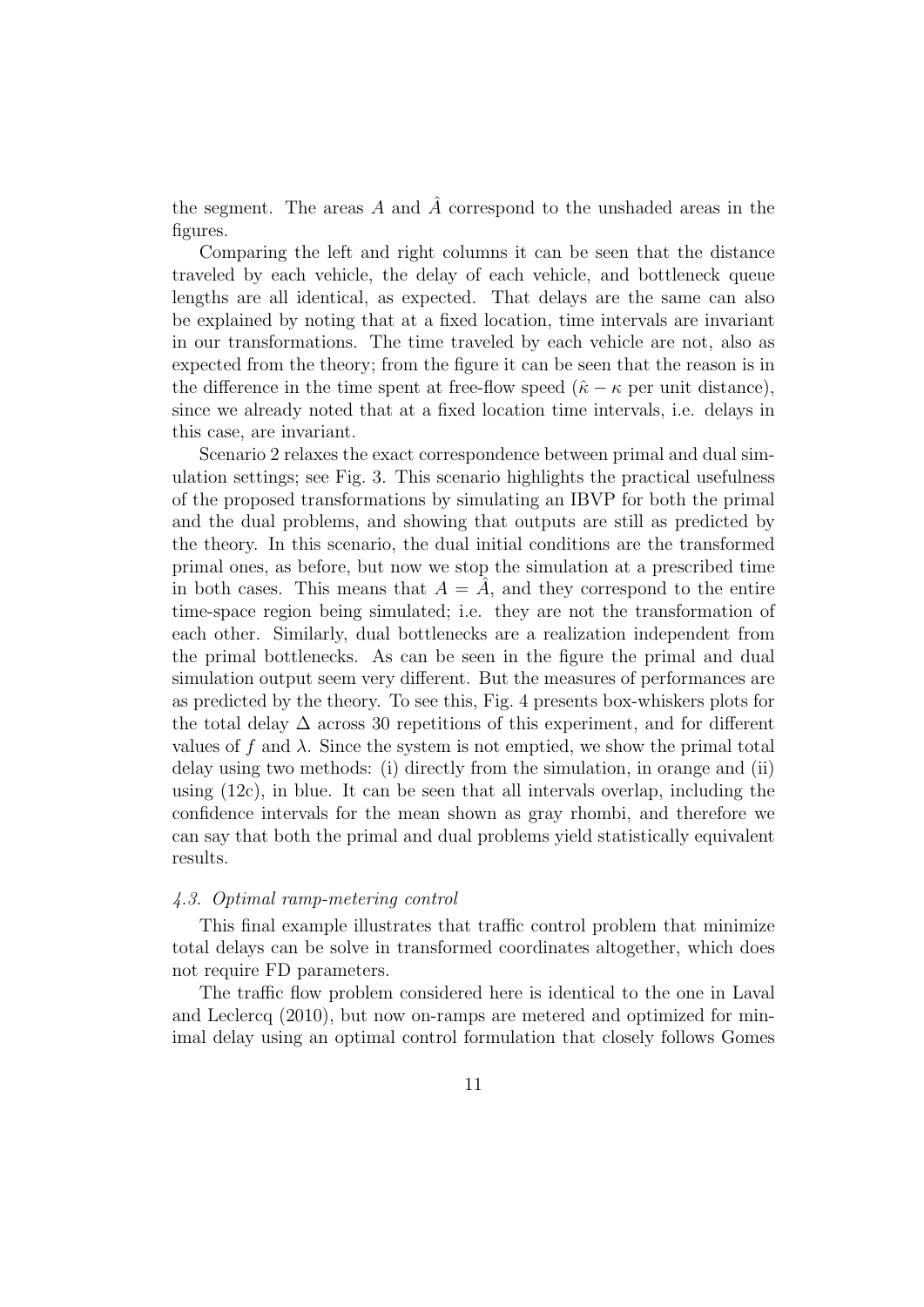and Horowitz (2006). In a nutshell, we consider a long freeway corridor with continuum inflow and outflow demand rates in time and space. On-ramps are finite in length and traffic dynamics given by the kinematic wave model. The optimal control problem was run for three different FDs, i.e.  $\kappa = 1/7$ and 1/2. Fig. 5(left) shows the optimal ramp-metering rates in space and time for  $\kappa = 1/7$ ; the surfaces for  $\kappa = 1/2$  is virtually identical, as expected. To see this, Fig. 5(right) shows a cross-section of the surface for fixed times, where the overlap is apparent.

# 5. Discussion

We have identified a family of symmetry transformations of the kinematic wave model with arbitrary FD. In the case of triangular FDs, flows and total delay are invariant, which means that *all* triangular shapes produce the same solution in terms of flows and delays provided that both time and initial data, if any, are transformed using (17). These findings can be advantageous in at least the following areas:

(i) Analytical computations. For capacity or delay computations one may choose the FD that simplifies the problem the most to carry out the calculations, which does not require knowing the facility's FD. The best example of this approach is, as mentioned earlier, Newell's method to compute delays. Another example is looking at the dynamics of "holes" –or absence of vehicles– in the freeway rather than the vehicles themselves, an argument origin used by Newell (1993) to simplify the solution of inhomogeneous freeway problems. Since holes travel upstream at pace  $w$  and produce waves that travel downstream at pace u, their FD is a mirror image of the diagram for regular vehicles. Within our framework this means  $\hat{\kappa} = 1 - \kappa$  or  $a_2 = 1 - 2\kappa$ , which formally proves why the holes approach works. It is expected that the generalized framework proposed here will open the door for efficient solution methods for other traffic flow problems.

(ii) Numerical computations. The efficiency of existing numerical tools based on triangular FDs might be increased dramatically by using an isosceles FD. For example, under an isosceles diagram (a) Godunov's method (e.g., CTM model) becomes exact (Leclercq et al., 2007), (b) methods based on variational theory no longer require memory since forward and backward wave speeds are identical, and (c) methods based on cellular automata (CA) may be implemented using CA rule 184, which is extremely computationally efficient.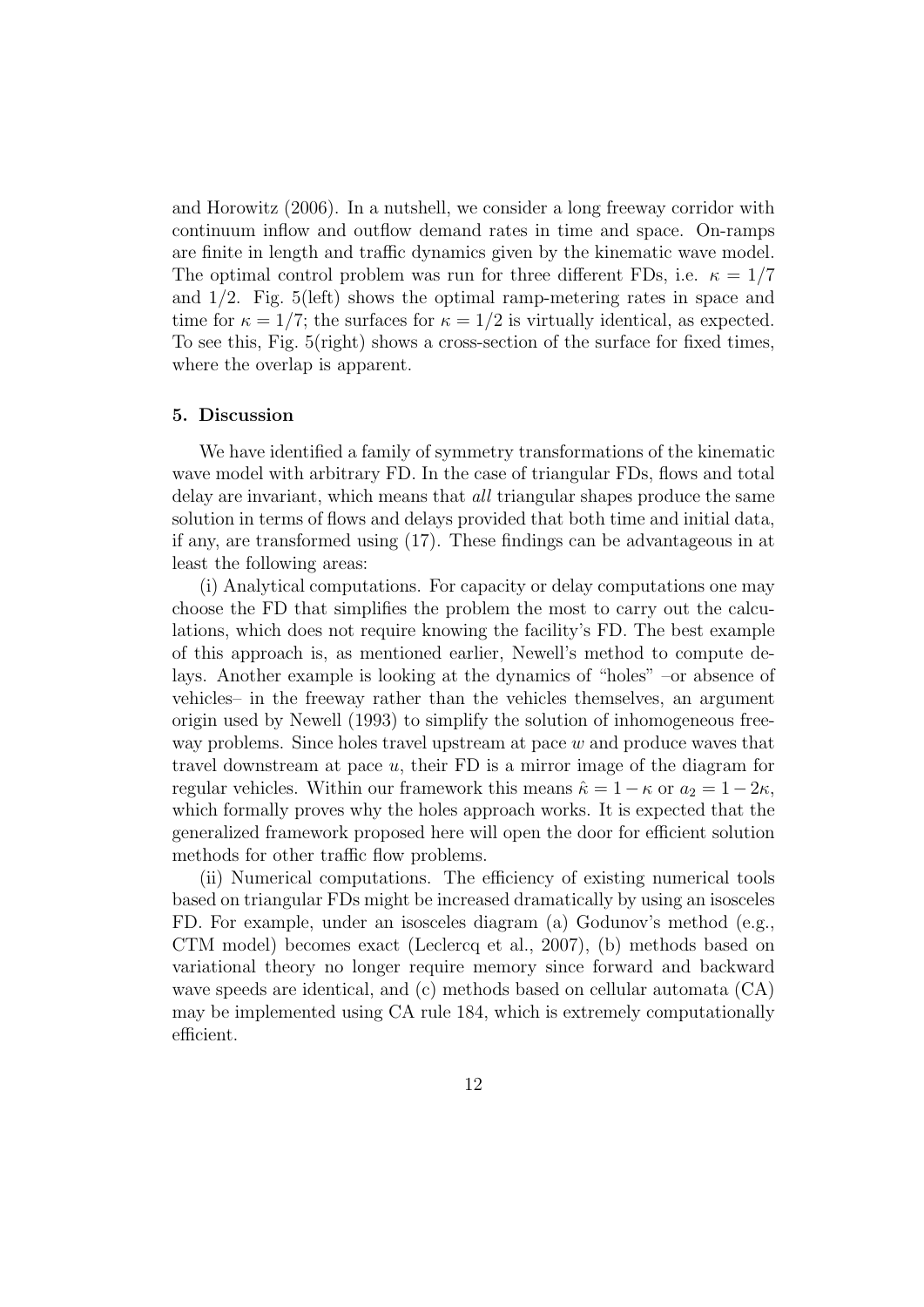(iii) Optimal control problems seeking minimizing delay or total distance traveled or vehicle accumulation in the context of the MFD, should benefit from (ii) above not only from faster execution, but possibly from an improved formulation devoid of memory.

The proposed theory may be considered parameter-free for boundaryvalue problems where an invariant quantity is sought (delay, flow or total distance traveled); no parameters are needed since the initial data nor the final answer have to be transformed. This can be very useful for delayoptimizing control problems and for estimating system capacity. Of course, if we require field implementation one needs to transform the dimensionless answer to a dimensional one, e.g. transform the dimensionless metering rates to veh/hr, which requires knowing the capacity. The important point here is that, for a given set of initial conditions, the ramp-metering strategy that minimizes total delay, as a proportion of capacity, is independent of capacity. Problems containing bottlenecks (e.g. traffic lights) require knowing  $\kappa$  if their trajectories are to be transformed; but as shown in  $\S 4.2$  if only their distributions are known and stationary, then no parameters are needed.

There are other transformations that might be useful, albeit not parameterfree and where the dual FD is not triangular. One example are densityconserving transformations such as:

$$
k = \hat{k}, \qquad q = v_0 \hat{k} + \hat{q}, \tag{23a}
$$

$$
t = \hat{t}, \qquad x = v_0 \hat{t} + \hat{x}, \tag{23b}
$$

where  $v_0$  is a parameter. Following §2.2 the reader can verify that in this case both the total delay and total time traveled are invariant, but not the total distance traveled. Nonlinear transformations can also be useful, although it was noted that they would imply the more complicated form  $\hat{T} = \hat{T}(t, x, k, q)$ . These and other transformations are currently being investigated by the authors.

# Acknowledgments.

This research was supported by NSF research project 1301057 and Georgia DOT project 2006W20. The authors would like to thank two anonymous reviewers whose comments greatly improved the quality of this paper.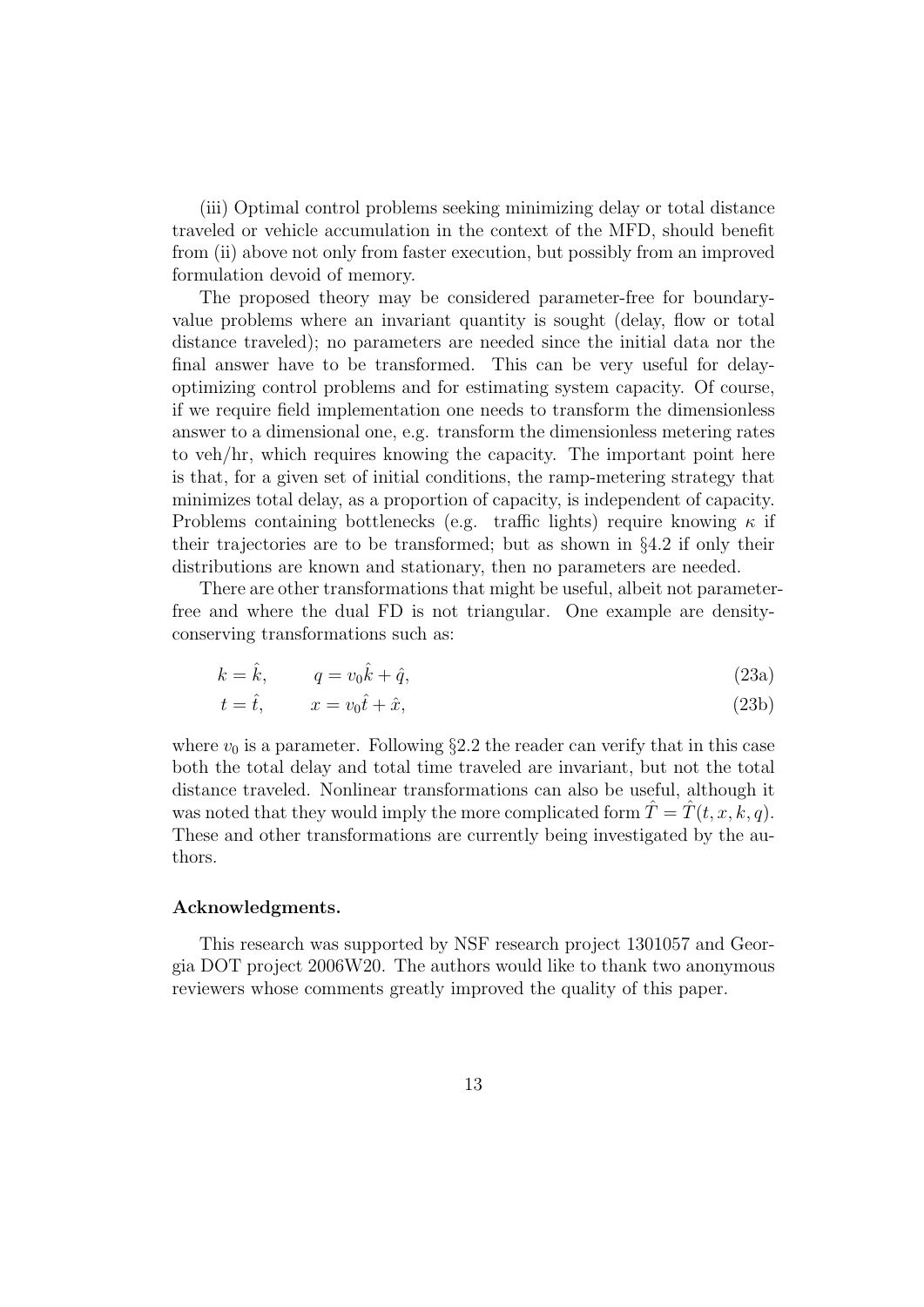# References

- Daganzo, C., Knoop, V. L., 2015. Traffic flow on pedestrianized streets. Transportation Research Part B: Methodological (Forthcoming).
- Edie, L. C., 1965. Discussion of traffic stream measurements and definitions. In: 2nd Int. Symp. on Transportation and Traffic Theory. Paris, France, pp. 139 – 154.
- Gomes, G., Horowitz, R., 2006. Optimal freeway ramp metering using the asymmetric cell transmission model. Transportation Research Part C: Emerging Technologies  $14$  (4),  $244 - 262$ .
- Laval, J., Castrillon, F., 2015. Stochastic approximations for the macroscopic fundamental diagram of urban networks. Transportation Research Part B: Methodological 81 (3), 904–916.
- Laval, J. A., Leclercq, L., 2010. Continuum approximation for congestion dynamics along freeway corridors. Transportation Science (44), 87–97.
- Laval, J. A., Leclercq, L., 2013. The Hamilton-Jacobi partial differential equation and the three representations of traffic flow. Transportation Research Part B: Methodological 52, 17–30.
- Leclercq, L., Laval, J., Chevallier, E., 2007. The Lagrangian coordinate system and what it means for first order traffic flow models. In: Heydecker, B., Bell, M., Allsop, R. (Eds.), 17th International Symposium on Transportation and Traffic Theory. Elsevier, New York.
- Lighthill, M. J., Whitham, G., 1955. On kinematic waves. I Flow movement in long rivers. II A theory of traffic flow on long crowded roads. Proceedings of the Royal Society of London 229 (A), 281–345.
- Newell, G. F., 1993. A simplified theory of kinematic waves in highway traffic, I general theory, II queuing at freeway bottlenecks, III multi-destination flows. Transportation Research Part B 27 (4), 281–313.
- Richards, P. I., 1956. Shockwaves on the highway. Operations Research (4), 42–51.
- Weyl, H., 1952. Symmetry. Princeton University Press.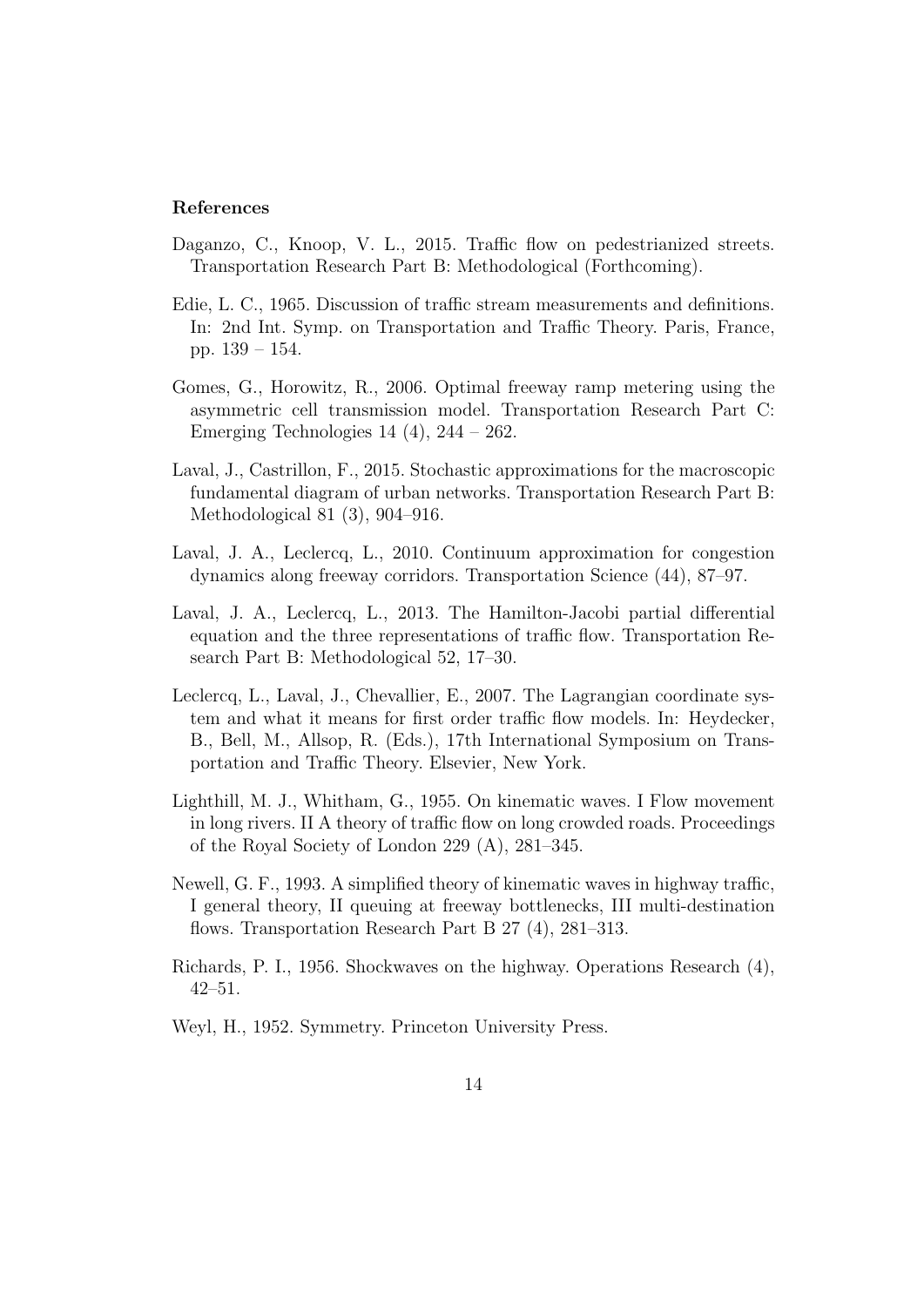

Figure 1: The single bottleneck example.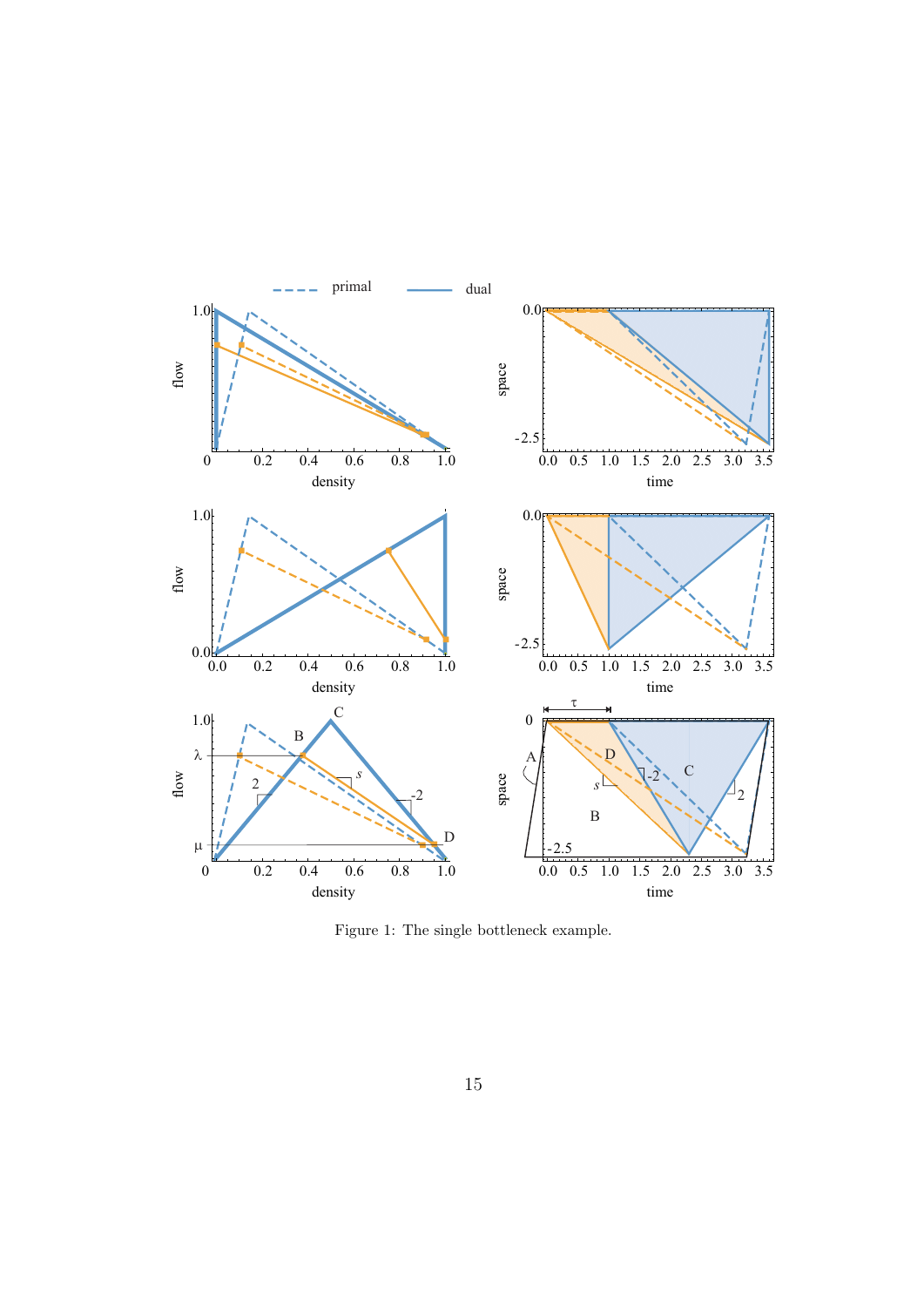

Figure 2: The random bottlenecks example: sample simulation output for scenario 1.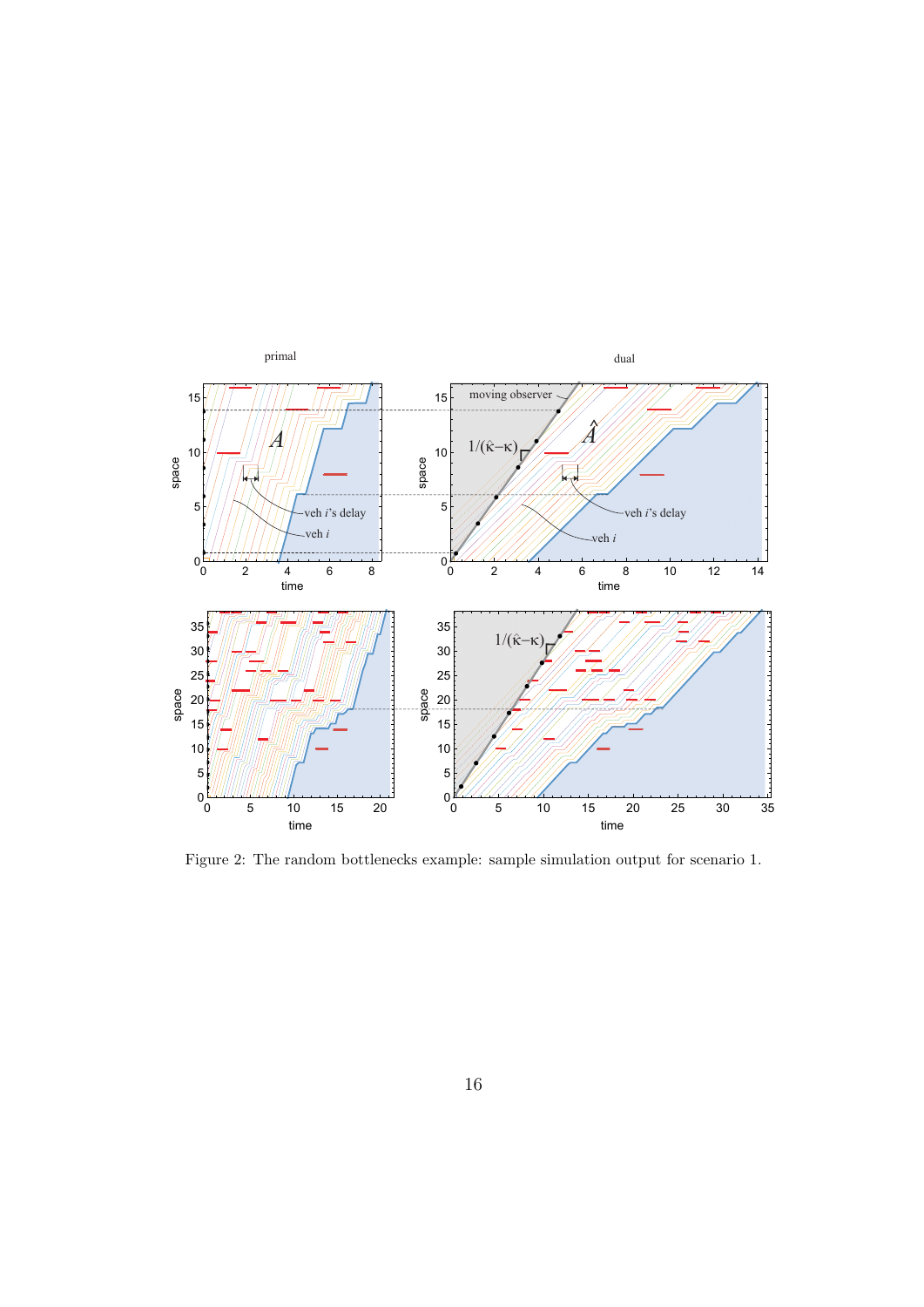

Figure 3: The random bottlenecks example: sample simulation output for scenario 2.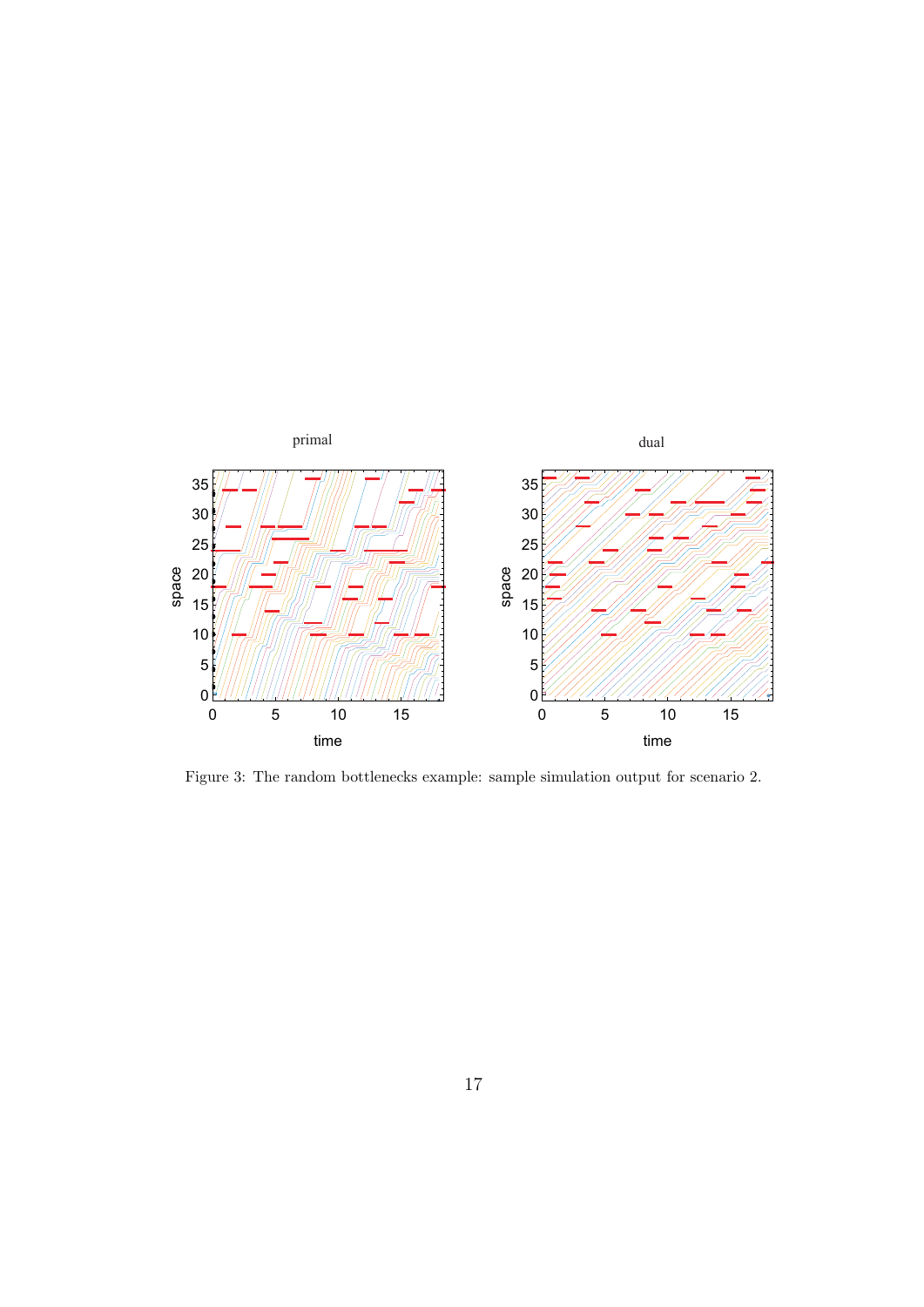

Figure 4: The random bottlenecks example, scenario 2: box-whiskers plots for the total delay  $\Delta$  across 30 repetitions of this experiment, and for different values of f and  $\lambda$ .